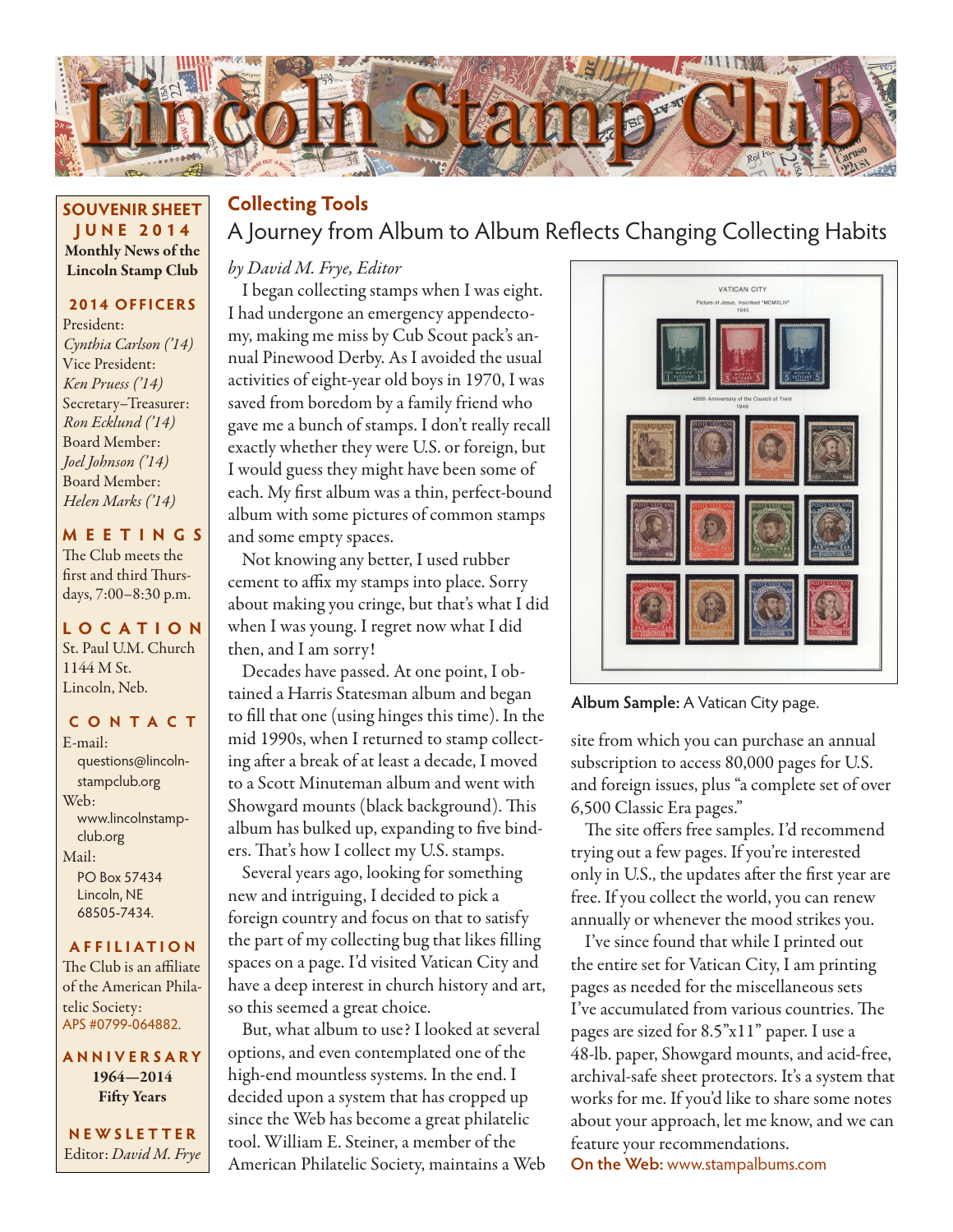#### p. 2 • **Souvenir Sheet** • June 2014 • Lincoln Stamp Club **SHOW AND TELL**

#### Bring Your Unusual,

### Intriguing Items

#### Members of the Club are encouraged to bring items from their collection to the program meeting—the second meeting of the month—to show to the other Club members.

You can bring an unusual or distinctive item, an item with a story, an item that needs further identification, or any other item that captures your eye and interest.

We will take some time at this second meeting to give members a chance to show their items and to tell (or ask!) about them.

This is a great way to share with fellow collectors some of the high points of your collection and to find out about nooks and crannies in the world of philately you may not have known about before.

Thanks for giving this invitation some thought and for bringing your items to enrich our Club's gatherings.

#### **June 2014 Exchange** The Club offers the following items at its monthly exchange. Make payments in cash or in personal checks made out to the Club. Items with a catalogue value are donations to the Lincoln Stamp Club; proceeds from the sale of donations benefit the Club's general work. Opening prices on donated items appear under "Minimum."

| U.S. Sc. 481, XF OG, H, gum crease<br>\$13.00<br>\$2.50<br>U.S. Sc. 482, XF OG, H, Pl. Blk. (6)<br>\$22.50<br>\$4.00<br>\$4.50<br>U.S. Sc. 615, G NH, SE<br>\$0.25<br>U.S. Sc. 632, F-VF MNH, Pl. Blk. (4)<br>\$2.00<br>\$0.50<br>U.S. Sc. 634, F-VF MNH, Pl. Blk. (6)<br>\$?<br>\$0.50<br>U.S. Sc. 651, VF MNH, gum crease<br>\$0.90<br>\$0.25<br>U.S. Sc. 654, G OG H, Pl. Blk. (6)<br>\$2.00<br>\$22.50<br>U.S. Sc. 670, VG OG H<br>\$3.75<br>\$0.25<br>U.S. Sc. 702, VF MNH, Pl. Blk. (4)<br>\$2.40<br>\$0.50<br>U.S. Sc. 703, MNH<br>\$0.35<br>\$0.20<br>U.S. Sc. 703, MNH, Pl. Blk. (6)<br>\$4.70<br>\$2.35<br>U.S. Sc. 704, VG-F MNH, Pl. Blk. (4)<br>\$5.75<br>\$0.75<br><b>U.S. Sc. 765, VG NGAI</b><br>\$50.00<br>\$7.50<br><b>U.S. Sc. 771, VF NGAI</b><br>\$2.60<br>\$0.50<br>U.S. Sc. 837, F MNH, Pl. Blk. (4)<br>\$7.50<br>\$1.00<br>U.S. Sc. 1572-1575, Sht. (50)<br>$(face)$ \$5.00<br>\$3.00<br>U.S. Sc. 1613-1615, 1615C, MNH<br>\$0.80<br>\$0.40<br>$(face)$ \$6.11<br>U.S. Sc. $1745 - 1748$ , Blk. $(47)$<br>\$4.00<br>U.S. Sc. 2216-2219, MNH<br>(face) 7.92<br>\$5.00<br>(face) \$48.90<br>\$49.00<br>U.S. Sc. 3182-3191, M, 10 Sht.<br>U.S. Sc. 3293, M, Sht. (10)<br>$(face)$ 3.30<br>\$3.30<br>(face) \$7.40<br>U.S. Sc. 3675, Blkt. Pane (20)<br>\$4.50<br>U.S. Sc. 3830, Blkt. Pane (20)<br>(face) \$7.40<br>\$4.50<br>U.S. Sc. 3833a, Blkt. Pane (20)<br>(face) \$7.40<br>\$4.50<br>U.S. Sc. 4123, MNH<br>(face) \$1.68<br>\$1.50<br>$\overline{\phantom{a}}$<br>LINPEX 2014 Covers, Unused $(5)$ (list) \$2.90<br>\$3.00<br>The following items are presented in this exchange by a member of the Club.<br>French Eq. Africa, Sc. 166-168, MNH<br>\$0.75<br>\$0.25<br>Germany, Sc. 84, F, several short perfs<br>\$1.40<br>\$0.50<br>Germany, Sc. 1027, F<br>\$0.75<br>\$0.30<br>Germany, Sc. 1028-34, 36-38A, 44, VF \$4.25<br>\$2.00<br>Germany, Sc. 1060, 1062, F<br>\$0.40<br>\$0.20<br>Ger. (Berlin), Sc. 9N286-287, 291, VF<br>\$0.60<br>\$0.25<br>Greece, Sc. 2195, M<br>\$1.00<br>\$1.95<br>Israel, Sc. 1134, M<br>\$0.20<br>\$0.10<br>Israel, Sc. 1260, M (Women's Volleyball) \$1.25<br>\$0.60<br>Japan, Sc. 2082–2083, M<br>\$1.10<br>\$2.20<br>Senegal, Sc. 142–145, 147, M, HR (147) \$1.00<br>\$0.25<br>Senegal, Sc. 203, M<br>\$0.20<br>\$0.10<br>Vatican City, Sc. 19–27, M<br>\$1.80<br>\$0.75<br>Vatican City, Sc. 301, 303, M HR, pencil \$1.95<br>\$0.25<br>Vatican City, Sc. 313–316, M HR<br>\$1.35<br>\$0.50<br>Vatican City, Sc. 323–325, M HR<br>\$0.70<br>\$0.25<br>Vatican City, Sc. 414-415, MNH<br>\$0.50<br>\$0.25<br>Vatican City, Sc. 416–419, MNH<br>\$0.85<br>\$0.40<br>\$1.40<br>\$0.70 | Lot #        | Description                  | Catalogue | Minimum | Final | <b>Buyer</b> |  |
|----------------------------------------------------------------------------------------------------------------------------------------------------------------------------------------------------------------------------------------------------------------------------------------------------------------------------------------------------------------------------------------------------------------------------------------------------------------------------------------------------------------------------------------------------------------------------------------------------------------------------------------------------------------------------------------------------------------------------------------------------------------------------------------------------------------------------------------------------------------------------------------------------------------------------------------------------------------------------------------------------------------------------------------------------------------------------------------------------------------------------------------------------------------------------------------------------------------------------------------------------------------------------------------------------------------------------------------------------------------------------------------------------------------------------------------------------------------------------------------------------------------------------------------------------------------------------------------------------------------------------------------------------------------------------------------------------------------------------------------------------------------------------------------------------------------------------------------------------------------------------------------------------------------------------------------------------------------------------------------------------------------------------------------------------------------------------------------------------------------------------------------------------------------------------------------------------------------------------------------------------------------------------------------------------------------------------------------------------------------------------------------------------------------------------------------------------------------------------------------------------------------------------------------------------------------------------------------------------------------------------------------------------------|--------------|------------------------------|-----------|---------|-------|--------------|--|
|                                                                                                                                                                                                                                                                                                                                                                                                                                                                                                                                                                                                                                                                                                                                                                                                                                                                                                                                                                                                                                                                                                                                                                                                                                                                                                                                                                                                                                                                                                                                                                                                                                                                                                                                                                                                                                                                                                                                                                                                                                                                                                                                                                                                                                                                                                                                                                                                                                                                                                                                                                                                                                                          | $\bullet$ 01 |                              |           |         |       |              |  |
|                                                                                                                                                                                                                                                                                                                                                                                                                                                                                                                                                                                                                                                                                                                                                                                                                                                                                                                                                                                                                                                                                                                                                                                                                                                                                                                                                                                                                                                                                                                                                                                                                                                                                                                                                                                                                                                                                                                                                                                                                                                                                                                                                                                                                                                                                                                                                                                                                                                                                                                                                                                                                                                          | $\bullet$ 02 |                              |           |         |       |              |  |
|                                                                                                                                                                                                                                                                                                                                                                                                                                                                                                                                                                                                                                                                                                                                                                                                                                                                                                                                                                                                                                                                                                                                                                                                                                                                                                                                                                                                                                                                                                                                                                                                                                                                                                                                                                                                                                                                                                                                                                                                                                                                                                                                                                                                                                                                                                                                                                                                                                                                                                                                                                                                                                                          | $\bullet$ 03 |                              |           |         |       |              |  |
|                                                                                                                                                                                                                                                                                                                                                                                                                                                                                                                                                                                                                                                                                                                                                                                                                                                                                                                                                                                                                                                                                                                                                                                                                                                                                                                                                                                                                                                                                                                                                                                                                                                                                                                                                                                                                                                                                                                                                                                                                                                                                                                                                                                                                                                                                                                                                                                                                                                                                                                                                                                                                                                          | $\bullet$ 04 |                              |           |         |       |              |  |
|                                                                                                                                                                                                                                                                                                                                                                                                                                                                                                                                                                                                                                                                                                                                                                                                                                                                                                                                                                                                                                                                                                                                                                                                                                                                                                                                                                                                                                                                                                                                                                                                                                                                                                                                                                                                                                                                                                                                                                                                                                                                                                                                                                                                                                                                                                                                                                                                                                                                                                                                                                                                                                                          | $\bullet$ 05 |                              |           |         |       |              |  |
|                                                                                                                                                                                                                                                                                                                                                                                                                                                                                                                                                                                                                                                                                                                                                                                                                                                                                                                                                                                                                                                                                                                                                                                                                                                                                                                                                                                                                                                                                                                                                                                                                                                                                                                                                                                                                                                                                                                                                                                                                                                                                                                                                                                                                                                                                                                                                                                                                                                                                                                                                                                                                                                          | $\bullet$ 06 |                              |           |         |       |              |  |
|                                                                                                                                                                                                                                                                                                                                                                                                                                                                                                                                                                                                                                                                                                                                                                                                                                                                                                                                                                                                                                                                                                                                                                                                                                                                                                                                                                                                                                                                                                                                                                                                                                                                                                                                                                                                                                                                                                                                                                                                                                                                                                                                                                                                                                                                                                                                                                                                                                                                                                                                                                                                                                                          | $\bullet$ 07 |                              |           |         |       |              |  |
|                                                                                                                                                                                                                                                                                                                                                                                                                                                                                                                                                                                                                                                                                                                                                                                                                                                                                                                                                                                                                                                                                                                                                                                                                                                                                                                                                                                                                                                                                                                                                                                                                                                                                                                                                                                                                                                                                                                                                                                                                                                                                                                                                                                                                                                                                                                                                                                                                                                                                                                                                                                                                                                          | $\bullet$ 08 |                              |           |         |       |              |  |
|                                                                                                                                                                                                                                                                                                                                                                                                                                                                                                                                                                                                                                                                                                                                                                                                                                                                                                                                                                                                                                                                                                                                                                                                                                                                                                                                                                                                                                                                                                                                                                                                                                                                                                                                                                                                                                                                                                                                                                                                                                                                                                                                                                                                                                                                                                                                                                                                                                                                                                                                                                                                                                                          | $\bullet$ 09 |                              |           |         |       |              |  |
|                                                                                                                                                                                                                                                                                                                                                                                                                                                                                                                                                                                                                                                                                                                                                                                                                                                                                                                                                                                                                                                                                                                                                                                                                                                                                                                                                                                                                                                                                                                                                                                                                                                                                                                                                                                                                                                                                                                                                                                                                                                                                                                                                                                                                                                                                                                                                                                                                                                                                                                                                                                                                                                          | $\bullet$ 10 |                              |           |         |       |              |  |
|                                                                                                                                                                                                                                                                                                                                                                                                                                                                                                                                                                                                                                                                                                                                                                                                                                                                                                                                                                                                                                                                                                                                                                                                                                                                                                                                                                                                                                                                                                                                                                                                                                                                                                                                                                                                                                                                                                                                                                                                                                                                                                                                                                                                                                                                                                                                                                                                                                                                                                                                                                                                                                                          | $\bullet$ 11 |                              |           |         |       |              |  |
|                                                                                                                                                                                                                                                                                                                                                                                                                                                                                                                                                                                                                                                                                                                                                                                                                                                                                                                                                                                                                                                                                                                                                                                                                                                                                                                                                                                                                                                                                                                                                                                                                                                                                                                                                                                                                                                                                                                                                                                                                                                                                                                                                                                                                                                                                                                                                                                                                                                                                                                                                                                                                                                          | $\bullet$ 12 |                              |           |         |       |              |  |
|                                                                                                                                                                                                                                                                                                                                                                                                                                                                                                                                                                                                                                                                                                                                                                                                                                                                                                                                                                                                                                                                                                                                                                                                                                                                                                                                                                                                                                                                                                                                                                                                                                                                                                                                                                                                                                                                                                                                                                                                                                                                                                                                                                                                                                                                                                                                                                                                                                                                                                                                                                                                                                                          | $\bullet$ 13 |                              |           |         |       |              |  |
|                                                                                                                                                                                                                                                                                                                                                                                                                                                                                                                                                                                                                                                                                                                                                                                                                                                                                                                                                                                                                                                                                                                                                                                                                                                                                                                                                                                                                                                                                                                                                                                                                                                                                                                                                                                                                                                                                                                                                                                                                                                                                                                                                                                                                                                                                                                                                                                                                                                                                                                                                                                                                                                          | $\bullet$ 14 |                              |           |         |       |              |  |
|                                                                                                                                                                                                                                                                                                                                                                                                                                                                                                                                                                                                                                                                                                                                                                                                                                                                                                                                                                                                                                                                                                                                                                                                                                                                                                                                                                                                                                                                                                                                                                                                                                                                                                                                                                                                                                                                                                                                                                                                                                                                                                                                                                                                                                                                                                                                                                                                                                                                                                                                                                                                                                                          | $\bullet$ 15 |                              |           |         |       |              |  |
|                                                                                                                                                                                                                                                                                                                                                                                                                                                                                                                                                                                                                                                                                                                                                                                                                                                                                                                                                                                                                                                                                                                                                                                                                                                                                                                                                                                                                                                                                                                                                                                                                                                                                                                                                                                                                                                                                                                                                                                                                                                                                                                                                                                                                                                                                                                                                                                                                                                                                                                                                                                                                                                          | $\bullet$ 16 |                              |           |         |       |              |  |
|                                                                                                                                                                                                                                                                                                                                                                                                                                                                                                                                                                                                                                                                                                                                                                                                                                                                                                                                                                                                                                                                                                                                                                                                                                                                                                                                                                                                                                                                                                                                                                                                                                                                                                                                                                                                                                                                                                                                                                                                                                                                                                                                                                                                                                                                                                                                                                                                                                                                                                                                                                                                                                                          | $\bullet$ 17 |                              |           |         |       |              |  |
|                                                                                                                                                                                                                                                                                                                                                                                                                                                                                                                                                                                                                                                                                                                                                                                                                                                                                                                                                                                                                                                                                                                                                                                                                                                                                                                                                                                                                                                                                                                                                                                                                                                                                                                                                                                                                                                                                                                                                                                                                                                                                                                                                                                                                                                                                                                                                                                                                                                                                                                                                                                                                                                          | $\bullet$ 18 |                              |           |         |       |              |  |
|                                                                                                                                                                                                                                                                                                                                                                                                                                                                                                                                                                                                                                                                                                                                                                                                                                                                                                                                                                                                                                                                                                                                                                                                                                                                                                                                                                                                                                                                                                                                                                                                                                                                                                                                                                                                                                                                                                                                                                                                                                                                                                                                                                                                                                                                                                                                                                                                                                                                                                                                                                                                                                                          | $\bullet$ 19 |                              |           |         |       |              |  |
|                                                                                                                                                                                                                                                                                                                                                                                                                                                                                                                                                                                                                                                                                                                                                                                                                                                                                                                                                                                                                                                                                                                                                                                                                                                                                                                                                                                                                                                                                                                                                                                                                                                                                                                                                                                                                                                                                                                                                                                                                                                                                                                                                                                                                                                                                                                                                                                                                                                                                                                                                                                                                                                          | $\bullet$ 20 |                              |           |         |       |              |  |
|                                                                                                                                                                                                                                                                                                                                                                                                                                                                                                                                                                                                                                                                                                                                                                                                                                                                                                                                                                                                                                                                                                                                                                                                                                                                                                                                                                                                                                                                                                                                                                                                                                                                                                                                                                                                                                                                                                                                                                                                                                                                                                                                                                                                                                                                                                                                                                                                                                                                                                                                                                                                                                                          | $\bullet$ 21 |                              |           |         |       |              |  |
|                                                                                                                                                                                                                                                                                                                                                                                                                                                                                                                                                                                                                                                                                                                                                                                                                                                                                                                                                                                                                                                                                                                                                                                                                                                                                                                                                                                                                                                                                                                                                                                                                                                                                                                                                                                                                                                                                                                                                                                                                                                                                                                                                                                                                                                                                                                                                                                                                                                                                                                                                                                                                                                          | $\bullet$ 22 |                              |           |         |       |              |  |
|                                                                                                                                                                                                                                                                                                                                                                                                                                                                                                                                                                                                                                                                                                                                                                                                                                                                                                                                                                                                                                                                                                                                                                                                                                                                                                                                                                                                                                                                                                                                                                                                                                                                                                                                                                                                                                                                                                                                                                                                                                                                                                                                                                                                                                                                                                                                                                                                                                                                                                                                                                                                                                                          | $\bullet$ 23 |                              |           |         |       |              |  |
|                                                                                                                                                                                                                                                                                                                                                                                                                                                                                                                                                                                                                                                                                                                                                                                                                                                                                                                                                                                                                                                                                                                                                                                                                                                                                                                                                                                                                                                                                                                                                                                                                                                                                                                                                                                                                                                                                                                                                                                                                                                                                                                                                                                                                                                                                                                                                                                                                                                                                                                                                                                                                                                          | $\bullet$ 24 |                              |           |         |       |              |  |
|                                                                                                                                                                                                                                                                                                                                                                                                                                                                                                                                                                                                                                                                                                                                                                                                                                                                                                                                                                                                                                                                                                                                                                                                                                                                                                                                                                                                                                                                                                                                                                                                                                                                                                                                                                                                                                                                                                                                                                                                                                                                                                                                                                                                                                                                                                                                                                                                                                                                                                                                                                                                                                                          | $\bullet$ 25 |                              |           |         |       |              |  |
|                                                                                                                                                                                                                                                                                                                                                                                                                                                                                                                                                                                                                                                                                                                                                                                                                                                                                                                                                                                                                                                                                                                                                                                                                                                                                                                                                                                                                                                                                                                                                                                                                                                                                                                                                                                                                                                                                                                                                                                                                                                                                                                                                                                                                                                                                                                                                                                                                                                                                                                                                                                                                                                          | $\bullet$ 26 |                              |           |         |       |              |  |
|                                                                                                                                                                                                                                                                                                                                                                                                                                                                                                                                                                                                                                                                                                                                                                                                                                                                                                                                                                                                                                                                                                                                                                                                                                                                                                                                                                                                                                                                                                                                                                                                                                                                                                                                                                                                                                                                                                                                                                                                                                                                                                                                                                                                                                                                                                                                                                                                                                                                                                                                                                                                                                                          |              |                              |           |         |       |              |  |
|                                                                                                                                                                                                                                                                                                                                                                                                                                                                                                                                                                                                                                                                                                                                                                                                                                                                                                                                                                                                                                                                                                                                                                                                                                                                                                                                                                                                                                                                                                                                                                                                                                                                                                                                                                                                                                                                                                                                                                                                                                                                                                                                                                                                                                                                                                                                                                                                                                                                                                                                                                                                                                                          | $\bullet$ 27 |                              |           |         |       |              |  |
|                                                                                                                                                                                                                                                                                                                                                                                                                                                                                                                                                                                                                                                                                                                                                                                                                                                                                                                                                                                                                                                                                                                                                                                                                                                                                                                                                                                                                                                                                                                                                                                                                                                                                                                                                                                                                                                                                                                                                                                                                                                                                                                                                                                                                                                                                                                                                                                                                                                                                                                                                                                                                                                          | $\bullet$ 28 |                              |           |         |       |              |  |
|                                                                                                                                                                                                                                                                                                                                                                                                                                                                                                                                                                                                                                                                                                                                                                                                                                                                                                                                                                                                                                                                                                                                                                                                                                                                                                                                                                                                                                                                                                                                                                                                                                                                                                                                                                                                                                                                                                                                                                                                                                                                                                                                                                                                                                                                                                                                                                                                                                                                                                                                                                                                                                                          | $\bullet$ 29 |                              |           |         |       |              |  |
|                                                                                                                                                                                                                                                                                                                                                                                                                                                                                                                                                                                                                                                                                                                                                                                                                                                                                                                                                                                                                                                                                                                                                                                                                                                                                                                                                                                                                                                                                                                                                                                                                                                                                                                                                                                                                                                                                                                                                                                                                                                                                                                                                                                                                                                                                                                                                                                                                                                                                                                                                                                                                                                          | $\bullet$ 30 |                              |           |         |       |              |  |
|                                                                                                                                                                                                                                                                                                                                                                                                                                                                                                                                                                                                                                                                                                                                                                                                                                                                                                                                                                                                                                                                                                                                                                                                                                                                                                                                                                                                                                                                                                                                                                                                                                                                                                                                                                                                                                                                                                                                                                                                                                                                                                                                                                                                                                                                                                                                                                                                                                                                                                                                                                                                                                                          | • 31         |                              |           |         |       |              |  |
|                                                                                                                                                                                                                                                                                                                                                                                                                                                                                                                                                                                                                                                                                                                                                                                                                                                                                                                                                                                                                                                                                                                                                                                                                                                                                                                                                                                                                                                                                                                                                                                                                                                                                                                                                                                                                                                                                                                                                                                                                                                                                                                                                                                                                                                                                                                                                                                                                                                                                                                                                                                                                                                          | • 32         |                              |           |         |       |              |  |
|                                                                                                                                                                                                                                                                                                                                                                                                                                                                                                                                                                                                                                                                                                                                                                                                                                                                                                                                                                                                                                                                                                                                                                                                                                                                                                                                                                                                                                                                                                                                                                                                                                                                                                                                                                                                                                                                                                                                                                                                                                                                                                                                                                                                                                                                                                                                                                                                                                                                                                                                                                                                                                                          | • 33         |                              |           |         |       |              |  |
|                                                                                                                                                                                                                                                                                                                                                                                                                                                                                                                                                                                                                                                                                                                                                                                                                                                                                                                                                                                                                                                                                                                                                                                                                                                                                                                                                                                                                                                                                                                                                                                                                                                                                                                                                                                                                                                                                                                                                                                                                                                                                                                                                                                                                                                                                                                                                                                                                                                                                                                                                                                                                                                          | $\bullet$ 34 |                              |           |         |       |              |  |
|                                                                                                                                                                                                                                                                                                                                                                                                                                                                                                                                                                                                                                                                                                                                                                                                                                                                                                                                                                                                                                                                                                                                                                                                                                                                                                                                                                                                                                                                                                                                                                                                                                                                                                                                                                                                                                                                                                                                                                                                                                                                                                                                                                                                                                                                                                                                                                                                                                                                                                                                                                                                                                                          | • 35         |                              |           |         |       |              |  |
|                                                                                                                                                                                                                                                                                                                                                                                                                                                                                                                                                                                                                                                                                                                                                                                                                                                                                                                                                                                                                                                                                                                                                                                                                                                                                                                                                                                                                                                                                                                                                                                                                                                                                                                                                                                                                                                                                                                                                                                                                                                                                                                                                                                                                                                                                                                                                                                                                                                                                                                                                                                                                                                          | $\bullet$ 36 |                              |           |         |       |              |  |
|                                                                                                                                                                                                                                                                                                                                                                                                                                                                                                                                                                                                                                                                                                                                                                                                                                                                                                                                                                                                                                                                                                                                                                                                                                                                                                                                                                                                                                                                                                                                                                                                                                                                                                                                                                                                                                                                                                                                                                                                                                                                                                                                                                                                                                                                                                                                                                                                                                                                                                                                                                                                                                                          | $\bullet$ 37 |                              |           |         |       |              |  |
|                                                                                                                                                                                                                                                                                                                                                                                                                                                                                                                                                                                                                                                                                                                                                                                                                                                                                                                                                                                                                                                                                                                                                                                                                                                                                                                                                                                                                                                                                                                                                                                                                                                                                                                                                                                                                                                                                                                                                                                                                                                                                                                                                                                                                                                                                                                                                                                                                                                                                                                                                                                                                                                          | •38          |                              |           |         |       |              |  |
|                                                                                                                                                                                                                                                                                                                                                                                                                                                                                                                                                                                                                                                                                                                                                                                                                                                                                                                                                                                                                                                                                                                                                                                                                                                                                                                                                                                                                                                                                                                                                                                                                                                                                                                                                                                                                                                                                                                                                                                                                                                                                                                                                                                                                                                                                                                                                                                                                                                                                                                                                                                                                                                          | • 39         |                              |           |         |       |              |  |
|                                                                                                                                                                                                                                                                                                                                                                                                                                                                                                                                                                                                                                                                                                                                                                                                                                                                                                                                                                                                                                                                                                                                                                                                                                                                                                                                                                                                                                                                                                                                                                                                                                                                                                                                                                                                                                                                                                                                                                                                                                                                                                                                                                                                                                                                                                                                                                                                                                                                                                                                                                                                                                                          | $\bullet$ 40 |                              |           |         |       |              |  |
|                                                                                                                                                                                                                                                                                                                                                                                                                                                                                                                                                                                                                                                                                                                                                                                                                                                                                                                                                                                                                                                                                                                                                                                                                                                                                                                                                                                                                                                                                                                                                                                                                                                                                                                                                                                                                                                                                                                                                                                                                                                                                                                                                                                                                                                                                                                                                                                                                                                                                                                                                                                                                                                          | $\bullet$ 41 |                              |           |         |       |              |  |
|                                                                                                                                                                                                                                                                                                                                                                                                                                                                                                                                                                                                                                                                                                                                                                                                                                                                                                                                                                                                                                                                                                                                                                                                                                                                                                                                                                                                                                                                                                                                                                                                                                                                                                                                                                                                                                                                                                                                                                                                                                                                                                                                                                                                                                                                                                                                                                                                                                                                                                                                                                                                                                                          | $\bullet$ 42 |                              |           |         |       |              |  |
|                                                                                                                                                                                                                                                                                                                                                                                                                                                                                                                                                                                                                                                                                                                                                                                                                                                                                                                                                                                                                                                                                                                                                                                                                                                                                                                                                                                                                                                                                                                                                                                                                                                                                                                                                                                                                                                                                                                                                                                                                                                                                                                                                                                                                                                                                                                                                                                                                                                                                                                                                                                                                                                          | $\bullet$ 43 |                              |           |         |       |              |  |
|                                                                                                                                                                                                                                                                                                                                                                                                                                                                                                                                                                                                                                                                                                                                                                                                                                                                                                                                                                                                                                                                                                                                                                                                                                                                                                                                                                                                                                                                                                                                                                                                                                                                                                                                                                                                                                                                                                                                                                                                                                                                                                                                                                                                                                                                                                                                                                                                                                                                                                                                                                                                                                                          | $\bullet$ 44 |                              |           |         |       |              |  |
|                                                                                                                                                                                                                                                                                                                                                                                                                                                                                                                                                                                                                                                                                                                                                                                                                                                                                                                                                                                                                                                                                                                                                                                                                                                                                                                                                                                                                                                                                                                                                                                                                                                                                                                                                                                                                                                                                                                                                                                                                                                                                                                                                                                                                                                                                                                                                                                                                                                                                                                                                                                                                                                          | $\bullet$ 45 | Vatican City, Sc. 595-600, M |           |         |       |              |  |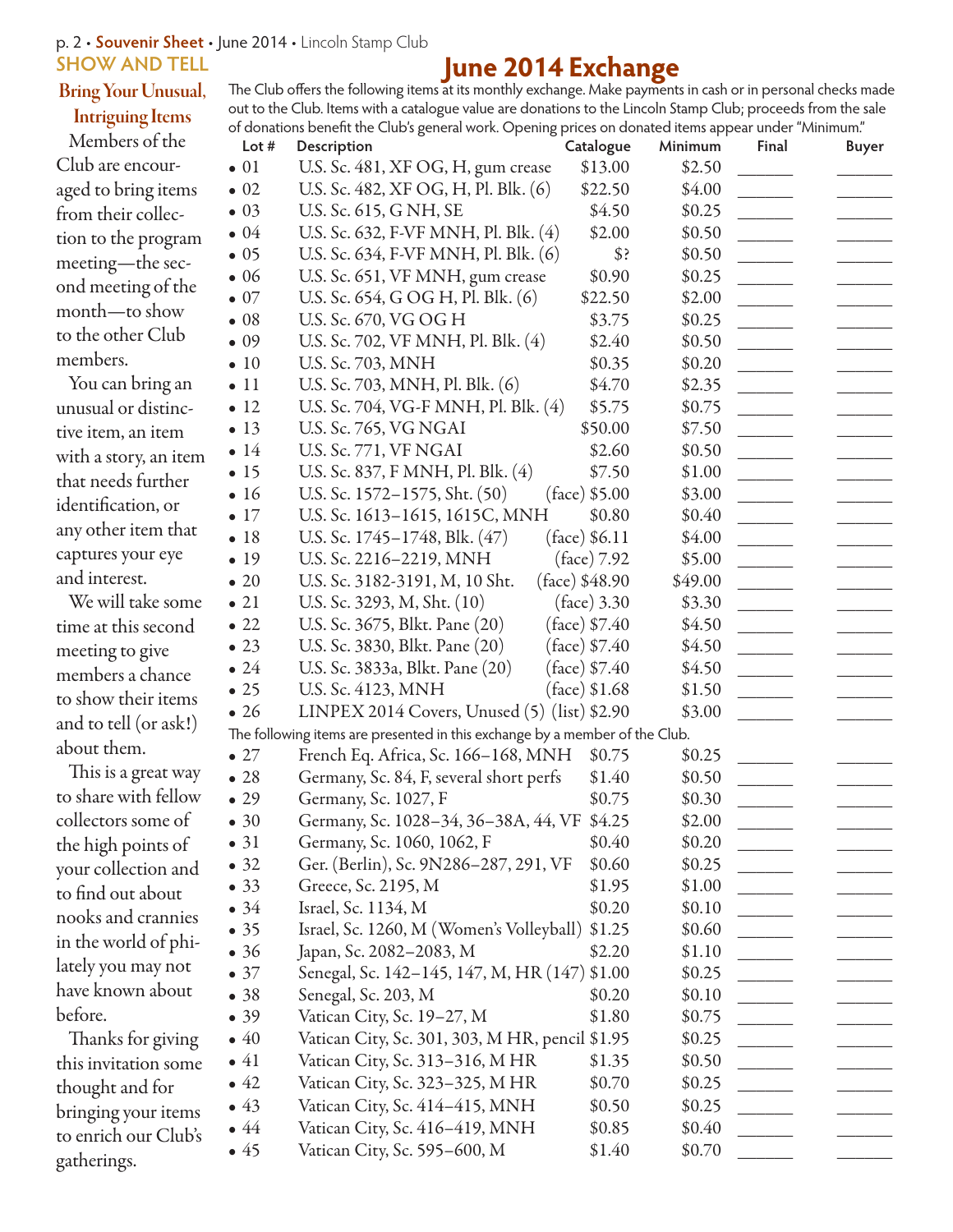## **Exhibit for Sale News From the World of Collecting**

Dave Bize, a member of the Lincoln Stamp Club, is looking for a new home for his fiveframe exhibit of the Nebraska Territory Issue of 1954. This exhibit has earned national gold and vermeil awards. Some of the items in the exhibit are extremely rare. Dave has invested about \$7,000 in acquiring the items and is looking for \$4,500.

If you are interested, contact Dave at 623.556.4428.

# **Newsletter Earns Silver**

David Frye, the editor of *Souvenir Sheet*, entered the final three issues of 2013 in the American Philatelic Society's Chapter Activities Committee's 2013 Newsletter Competition. The Club has received notice that the issues earned a silver award. The issues will be on display at the APS StampShow 2014 in Hartford, Connecticut, in August.

Two judges' sheets have supplied a number of suggestions for refining the content and appearance of the newsletter. David will bring the sheets to the June meetings for members to review.

Thanks to Ken Pruess for pointing out the opportunity to enter this competition.

# **Frye's Story Published**

David Frye has served as the publicity chairperson for the Postal History Society since 2012. One of his stories, "Postal History Society Explores Mail's Cultural and Philatelic Stories," using illustrations supplied by Diane DeBois and Robert Dalton Harris, noted postal historians, appeared in the May– June 2014 issue of *Scribblings*, the journal of the Rocky Mountain Philatelic Library. The article lifted up the type of research and exploration that DeBois and Harris planned to feature in their presentation at the Rocky Mountain Stamp Show in May.

Aside from promoting that event, the article lifted up the basic understanding of postal history as "… telling the story of how mail has been handled, who handled it, and why."



**Letters on Stamps on a Letter:** A pair of Tanzania's Sc. 182, released Oct. 23, 1981, depict a postal employee sorting letters by hand. One of set of four stamps, the issue marked the 1981 Conference of Commonwealth Postal Administrators, held in Arusha, Tanzania.

**If you have an intriguing cover to share, send a high-resolution image and details to** questions@lincolnstampclub.org.

# **USPS Releases Figures on Dog Bites**

No Nebraska city made the top-thirty list of cities in which postal employees are most frequently attacked by dogs. According to a mid-May release, 5,581 postal employees were attacked by dogs in 2013. To reduce this count, the USPS reminds individuals of some tips:



**Not Owney, the Postal Dog!**

• If a letter carrier delivers mail or

packages to your front door, place your dog into a separate room and close the door before opening the front door. Dogs have been known to burst through screen doors or plate-glass windows to get at strangers.

- Dog owners should remind their children about the need to keep the family dog secured. Parents should remind their children not to take mail directly from letter carriers in the presence of the family pet as the dog may see handing mail to a child as a threatening gesture.
- The Postal Service places the safety of its employees as a top priority. If a letter carrier feels threatened by a vicious dog or if a dog is running loose, the owner may be asked to pick up the mail at the Post Office until the carrier is assured the pet has been restrained. If the dog is roaming the neighborhood, the pet owner's neighbors may be asked to pick up their mail at the Post Office as well.

"There's a myth we often hear at the Postal Service," said USPS Manager of Safety Linda DeCarlo. "Don't worry—my dog won't bite. Dog attacks are a nationwide issue and not just a postal problem. Any dog can bite and all attacks are preventable through responsible pet ownership." **More Info:** about.usps.com/news/national-releases/2014/pr14\_032.htm